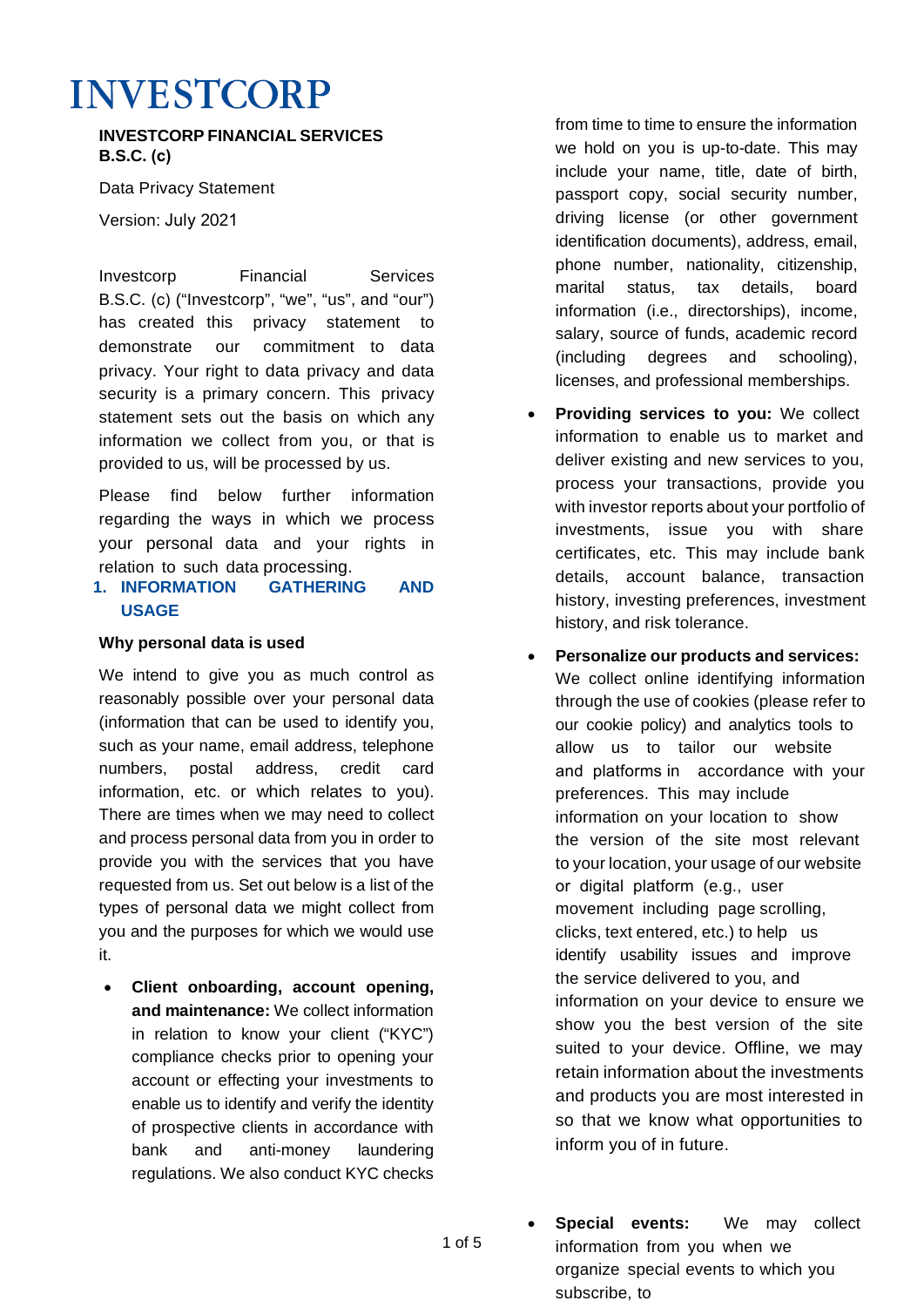enable us to better service your needs during your attendance at such events. We may take photographs at our events and it is possible that such photographs will include your image. We take such photographs for use in promotional materials for future events and we may upload these photographs to our website or microsites that we create for such events and/or as part of press releases or social media posts.

• **Compliance with legal or regulatory obligations:** We collect information in relation to compliance with our legal and regulatory reporting obligations. This may include executed share purchase agreements, transaction histories, certifications related to FATCA/CRS or other tax reporting requirements, etc.

Failure to provide your personal data may mean that we are not able to communicate with you or have a business relationship with you..

Where we process your personal information for direct marketing purposes, please be aware that you may object to our processing your personal data in this way at any time. If you do so, we will log your objection, stop processing your data for direct marketing purposes, and we will not contact you again.

We do not perform any regular automateddecision making activities, including profiling activities, where your personal data is processed by automated means, except as described above in relation to the use of cookies.

We will only process your personal data if and to the extent applicable law provides a lawful basis for us to do so and in particular:

i. if you have consented to us doing so;

- ii. if we need it to perform the contract we have entered into with you;
- iii. if we need it to comply with a legal obligation; or
- iv. if we (or a third party) have a legitimate interest which is not overridden by your interests or fundamental rights and freedoms. Such legitimate interests will be the provision of services by us, compliance with regulatory or legal requests, administrative or operational processes within Investcorp, promotion of our products and special events, and direct marketing.

**With whom personal data may be shared**

- **Within Investcorp.** We may share the personal data that you provide to us to other entities in the Investcorp group to the extent necessary for the purpose of providing services to you.
- **To third parties.** We may share the personal data that you provide to us to our service providers for the purpose of providing services to you. This may include the provision of your personal data to IT service providers, fund and other administrators, marketing advisors, legal and other professional advisors and other service providers we may deal with from time to time. We may also provide your personal data to any successor, or potential successor, to all or part of our business (or otherwise as necessary in connection with an investment into or transaction related to our business). We are also regulated in various jurisdictions and have reporting obligations and other regulatory requirements that may require us to disclose your personal data to those regulators. Furthermore, in order to carry out our business activities, we are often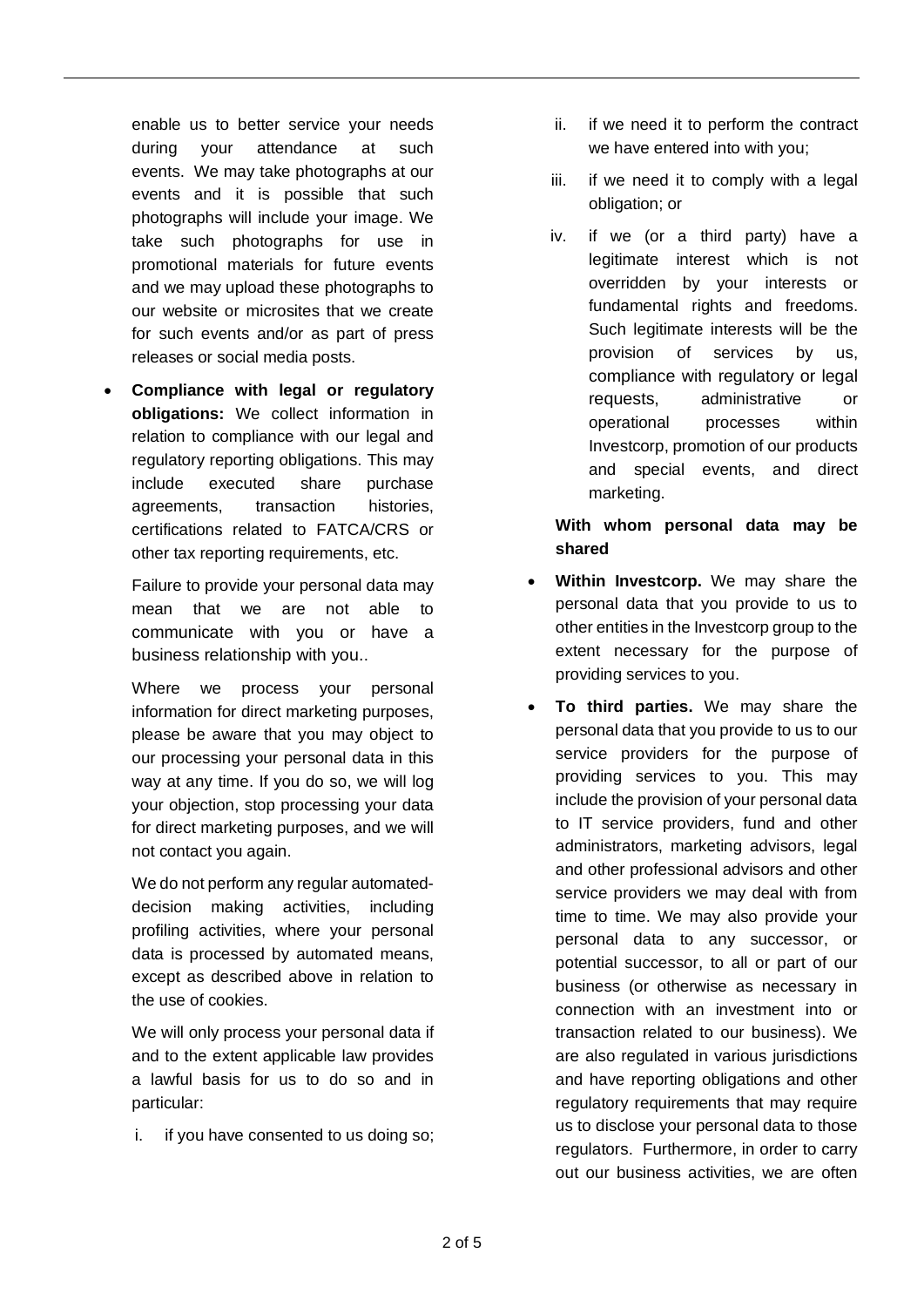required by our counterparties who perform their own KYC procedures to provide certain information to them relating to Investcorp Holding's beneficial owners or the beneficial owners of the investments arranged by Investcorp.

**Photographs.** As noted above, we use photographs we take at events to promote future events. Such photographs may include your image where you attend an event and we may publish these photos on our website, microsite, or as part of a press release or in a social media post.

We will not otherwise use, share, disseminate, publish or disclose your personal data (except as may be required in response to litigation, investigations or other legally required disclosures).

## **2. WHERE WE STORE YOUR PERSONAL DATA**

We may transfer your personal data to, or store it in, a destination outside of the jurisdiction of the entity to which you provided it or the jurisdiction in which you are located. This is because Investcorp is a global business, with operations located in various jurisdictions, which uses service providers based in a number of locations worldwide. In some cases, your personal data will be stored in or transferred to jurisdictions outside of the European Economic Area ("EEA") (a third country), where data protection laws are not as stringent as the applicable laws under the EEA regime.

Where we have to transfer your personal data to third countries, we will use appropriate approved safeguards.

For further information please do not hesitate to contact us using the details below.

**Period for which we store your personal data** 

We will store your personal data for only so long as is necessary to fulfil the purposes described above and in accordance with data retention periods prescribed by applicable laws and regulations. We regularly assess our need to retain personal data by reference to the purposes for which it was collected. Where it is no longer necessary to retain the data (and where legal obligations do not mandate further retention) we will securely delete your personal data.

## **Links to third-party websites**

Our website and platforms may contain links to other websites of interest. However, once you have used these links to leave our website or digital platform, you should note that we do not have any control over that other website. Therefore, we cannot be responsible for the protection and privacy of any information which you provide whilst visiting such websites and such websites are not governed by this privacy statement. You should exercise caution and look at the privacy statement applicable to the website or digital platform in question.

### **Message boards/forums**

This website or digital platform may make forums and message boards available to you. Please remember that any information that is disclosed in these areas becomes public information. You should exercise caution when deciding to disclose your personal data.

#### **Electronic newsletters**

We may from time to time offer various free electronic newsletters. We do not spam, sell or rent email addresses and we will only send you our newsletter where we are complying with applicable laws regulating direct marketing. You may remove your address from our mailing lists by sending us an email.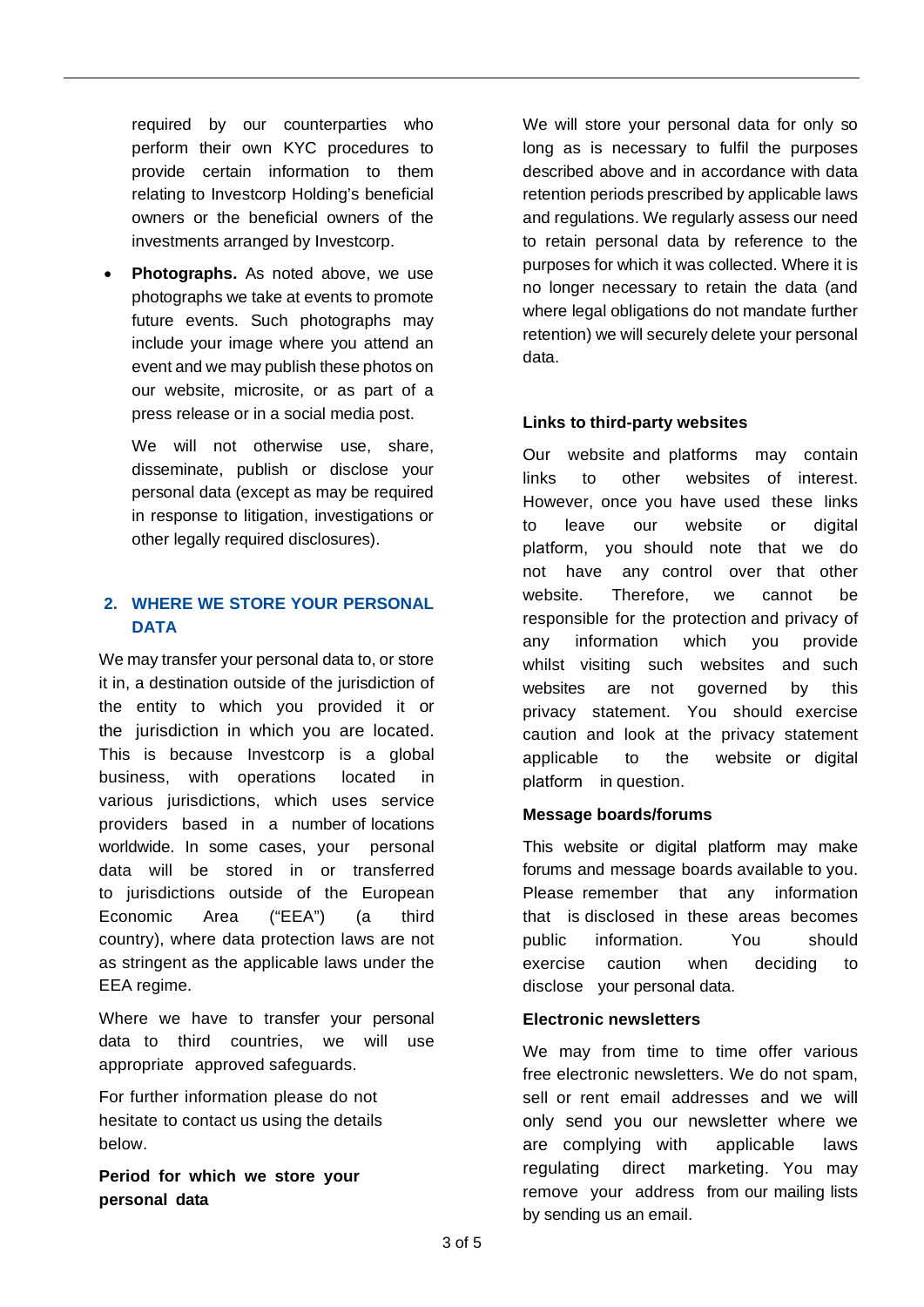### **3. YOUR RIGHTS**

We rely on you to provide accurate, complete and current personal data to us.

Access. You may contact us at any time in order to request access to the personal information we hold about you. We will confirm whether we are processing your personal data, provide details of the categories of personal data concerned and the reasons for our processing. We can also provide you with a copy of your personal information on request.

Rectification. If the information we hold appears to be inaccurate we will not use it, and not allow others to use it, until it is verified. You can ask us to correct or complete your personal data by contacting us at any time. To the extent possible, we will inform anyone who has received your personal data of any corrections we make to it.

Restriction. In certain circumstances, it may be possible to require us to limit the way in which we process your personal information (i.e., require us to continue to store your personal data, but not otherwise process it without your consent). Such circumstances include:

- i. where you think the data we hold about you is inaccurate, processing can be restricted while it is being rectified;
- ii. where you object to our processing, (which is being carried out on the grounds that it is necessary in the public interest or for our legitimate interests) processing can be restricted while we determine whether such grounds override your interests;
- iii. where processing is unlawful but you oppose the erasure and request restriction of your data instead; and
- iv. where we no longer need the personal data but you require the data in order to establish, exercise or defend a legal claim, our processing can be restricted.

Erasure. You may ask to have the information on your account deleted or removed. We will try to do so promptly, and, to the extent possible, we will inform anyone who has received your personal information of your request. However, we must keep track of certain transaction information, such as past purchases/investments and similar information, for legal compliance purposes, so we may not be able to fully delete your information in certain circumstances.

Receiving/transferring your personal data. In certain circumctances, you may also ask us to send you the personal data we hold on you in an electronic, structured and user-friendly format, or you may ask us to send this data to another entity.

Object. Where we are processing your personal information without your consent to pursue our legitimate interests, you may object to us processing your personal data. In particular, where we are using your personal data to contact you for marketing purposes, you may object to such processing at any time.

Automated decision-making. You have the right to be informed of any automated decisionmaking, including profiling, used in connection with your personal data, and we will provide information about the logic we apply, as well as the significance and consequences of such processing.

Complaints. You may contact us at any time where you believe that we are in breach of data protection law or where you wish to make a complaint about or data processing. Furthermore, if you are located in the EEA, you have the right to lodge a complaint with the relevant data protection supervisory authority in the country where you are based or any place in the EEA where you believe the infringement has occurred (or where you believe that we have not resolved an issue you have raised with us).